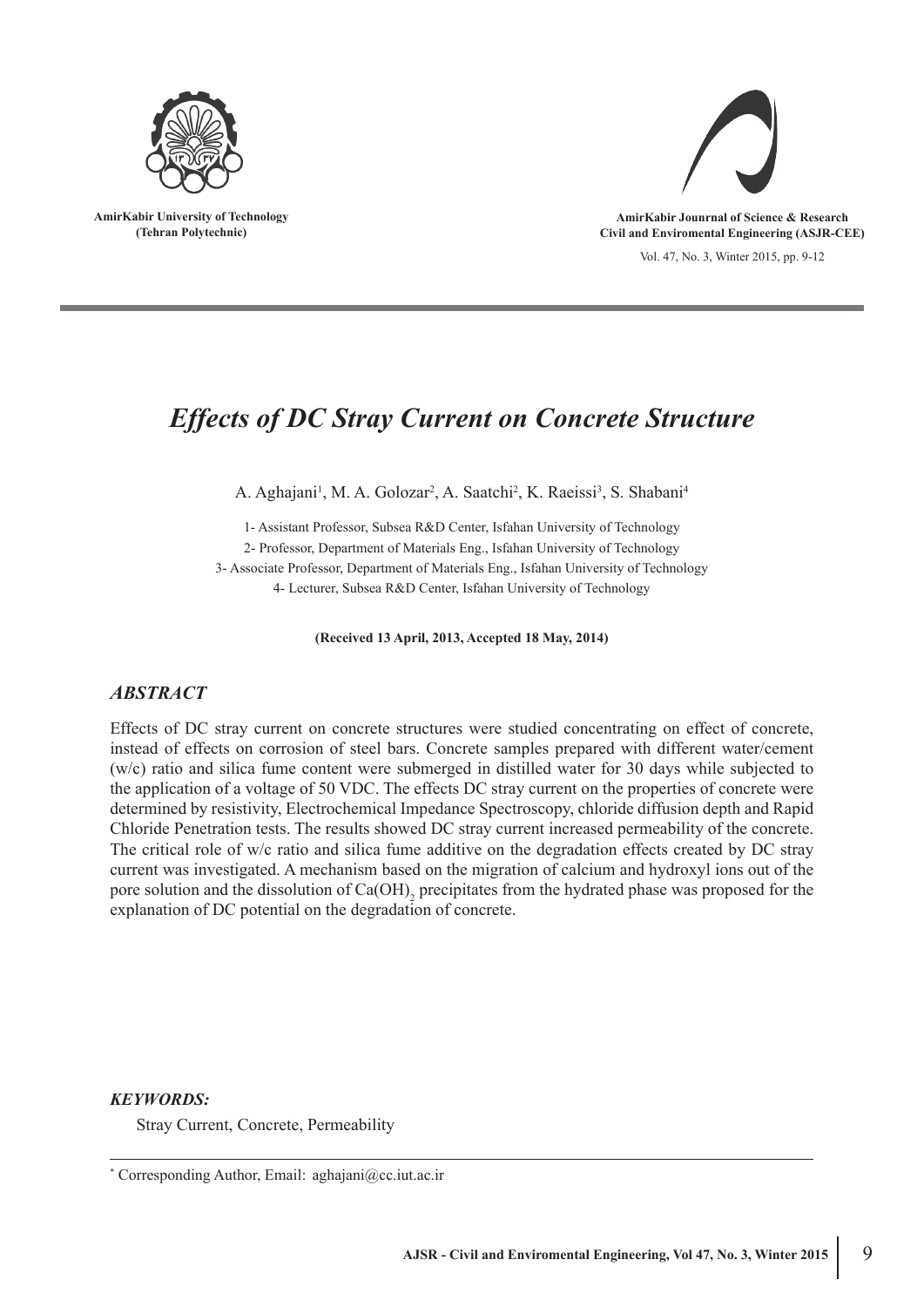## **1- Brief Introduction And Contribution**

It is well known that severe corrosion problems may be encountered in concrete structures which are exposed to electrical fields induced by DC stray current. The studies conducted on the role of DC electrical field on concrete structures can be grouped under two headings:

1- Studies related to effects of DC stray current on the corrosion of the embedded steel reinforcing bars (rebar) [1].

2- Studies related to the effects of electrochemical chloride removal (ECR) parameters on pores sizes of the concrete and chloride migration [2,3]. In most of these studies, the EIS test method was employed to study microstructural changes of concrete due to ions migration.

Studies available in the literature are mainly concentrated on the protection of rebar from corrosion. However since the concrete itself acts as an electrolyte to allow the flow of the DC current, there is a high probability of promotion of the chemical reactions (in the pore solution as well as in the solid phases, e.g. alkali silica reaction) that would eventually affect the microstructure and permeability of the concrete. In spite of this, there are no studies in the literature specifically devoted to the investigation of the effect of DC stray current or DC electric field on the concrete structure free from chlorides.

This research it is aimed at studying the role of DC stray current on concrete samples in chloridefree environment, concentrating on its effects on the concrete microstructure. Concrete samples with different initial permeability were produced by varying w/c ratio and silica fume content and the effect of DC stray current on the permeability and microstructure was investigated by using electrical resistivity, chloride depth evaluation, Rapid Chloride Penetration (RCP). Furthermore, EIS tests were mainly utilized for the explanation of microstructural changes induced by the application of DC current through the concrete.

## **2- Methodology**

Different concrete mix designs were used for the production of the concrete specimens. After curing, and before applying DC stray current, resistivity, electrochemical impedance spectroscopy (EIS), and rapid chloride penetration (RCP) tests were carried out on one of the sample of each mix design. The other concrete samples were assembled in the cell and

subjected to the application of a voltage of 50 VDC for 30 days (Fig 1). After 30 days the DC potential was interrupted and resistivity, EIS and RCP test were performed on the water-saturated concrete samples. After RCP tests, the concrete samples were cut along a axes and the chloride penetration depth was determined. Then the test results obtained before and after applying 50 VDC were compared to each other.

According to the results, application of 50 VDC potential resulted in a decrease of resistivity of the concrete samples. This effect is most prominent in the sample with high w/c ratio, whilst adding silica fume and reducing w/c ratio in the concrete mix design, increased the stability or resistance of the samples against 50VDC stray current.



**Figure 1. Applying 50 VDC in water environment on concrete sample for 30 days**

DC potential exerts its main effect on the pore solution since it is the most conductive path in the concrete. Positive and negative charged ions within the pore solution move toward cathode and anode respectively. Therefore it could be supposed that during application of 50 VDC the migration of  $Ca^{+2}$ ,  $Na<sup>+</sup>$ ,  $K<sup>+</sup>$  and OH out of the pores solution is cause for the dissolution of Portlandite and hydrated phase which will eventually leads to increasing pores size and creating new pores interconnections. Results of the test conducted with varying w/c ratio and addition of silica fume further supports the above proposed mechanism.

With reducing w/c ratio more calcium compounds appear in C-S-H [4] and therefore in samples with higher w/c ratio, the amount of  $Ca(OH)$ <sub>2</sub> in the hydrated phase is higher and, they are the ones that are most negatively affected by the application of DC potential. In these samples the dissolution of calcium hydroxides from the hydrated phase may result in the decreasing the wall thickness of hydrated phase surrounding the pores that will lead to an increase of